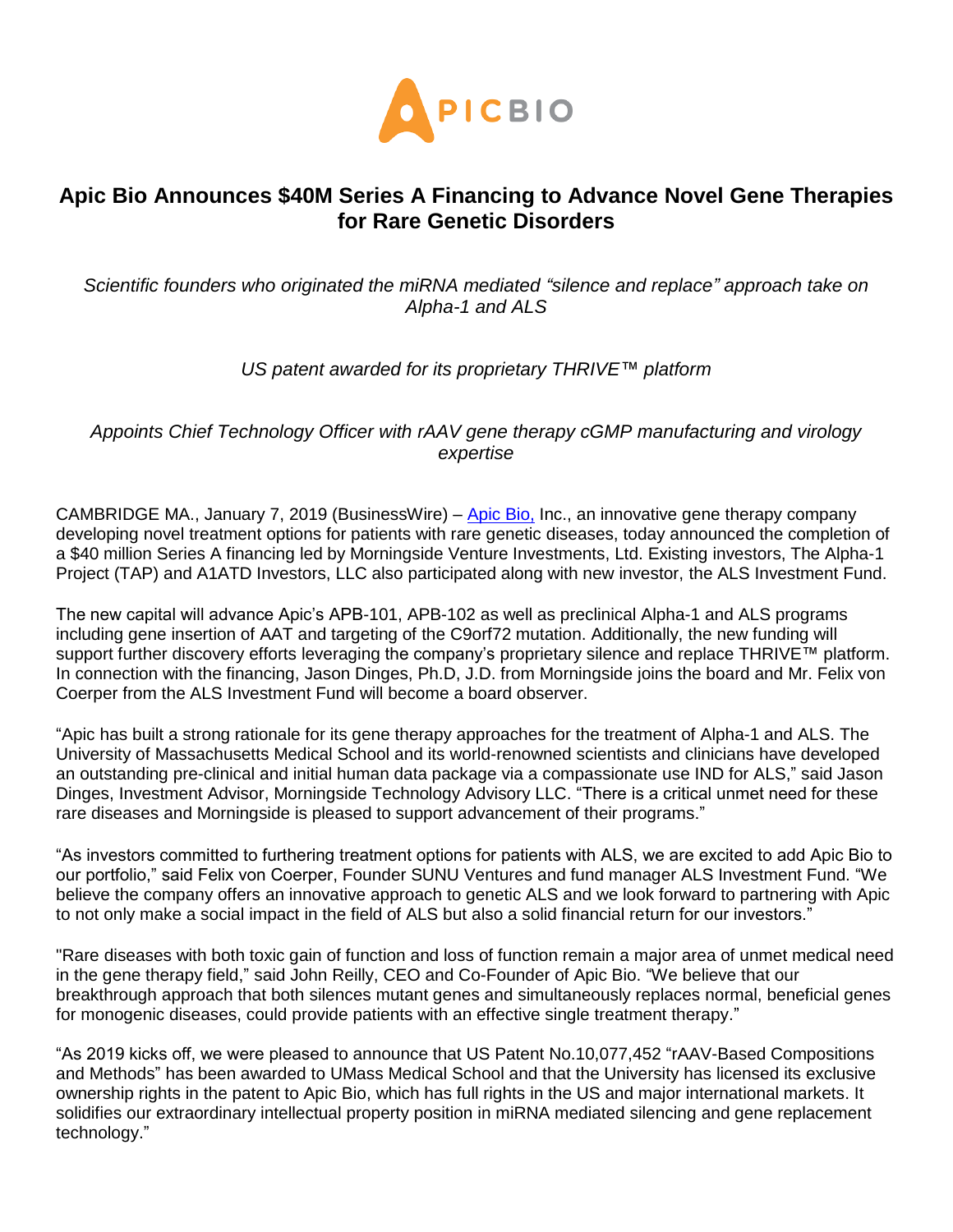Additionally, Scott Loiler, Ph.D., who was previously the Scientific Director of Vector Development at Nationwide Children's Hospital (NCH), joins the company as CTO. Dr. Loiler is a recognized gene therapy expert who was at the center of multiple translational gene therapy programs during his time at the NCH.

"We are thrilled to have Scott join Apic as he brings deep cGMP manufacturing and regulatory experience which will be key for our IND-enabling toxicology and human clinical studies," said Chris Mueller, Ph.D., Co-Founder of Apic Bio and Associate Professor in the Department of Pediatrics, UMass Medical School. "Scott will not only oversee our current CDMO relatioships, but also will be leading our efforts to fundamentally rethink and develop our own scalable manufacturing platform as we make a longer-term investment in a novel AAV production process."

### **About Apic Bio**

Apic Bio is committed to finding cures for patients with genetic diseases. The company is a spin-off from the University of Massachusetts Medical School (UMMS) and is based upon nearly 30 years of gene therapy research by Apic's scientific founders. Apic is developing best-in-class treatment options for rare, devastating neurological and liver diseases. Its current pipeline focuses on new and effective treatments for Alpha-1 Antitrypsin Deficiency (Alpha-1, or AATD) and genetic Amyotrophic Lateral Sclerosis (ALS.) For more information please visit [www.apic-bio.com.](http://www.apic-bio.com/)

## **About the THRIVE™ Platform**

Numerous diseases are associated with inherited or somatic mutations. In many cases, these mutations can lead to both a toxic-gain-of function and loss-of function as in the case for Alpha-1 antitrypsin deficiency. In other cases, mutations in a single allele lead to dominant toxicity without a clear loss of function but approaches to reduce their toxicity by non-specifically silencing both alleles can unmask or result in a loss of function. In both these scenarios, the THRIVE™ platform provides a superior therapeutic approach than simple gene silencing or gene replacement approaches. The THRIVE™ platform both silences a mutant gene product and replaces a normal gene product in a single "dual function" vector.

### **About APB-101**

APB-101 is a "liver-sparing" gene therapy designed as a one-time treatment for Alpha-1 patients. In pre-clinical studies it has demonstrated the ability to reduce levels of the mutant Alpha-1 protein (Z-AAT) and at the same time program liver cells to produce the correct Alpha-1 protein (M-AAT).

### **About APB-102**

This Apic sponsored program now employs a second-generation vector design with a novel delivery route for the one-time treatment of genetic (SOD1) ALS. This program is based on a compassionate use IND study begun by Robert H. Brown, Jr., DPhil, MD; and Christian Mueller, PhD, in 2017 at the University of Massachusetts Medical School, with collaborators at the Massachusetts General Hospital.

### **About Morningside**

Morningside is a diversified investment group founded in 1986 by the Chan family of Hong Kong. It is engaged primarily in private equity and venture capital investments. The group has investments in North America, Europe, across Asia-Pacific, and since 1992, in Mainland China. Morningside is an active investor in early-stage life science companies formed around new technologies that represent a high degree of novelty over existing technologies. More information is available at [www.morningside.com](http://www.morningside.com/)

### **About ALS Investment Fund**

The ALS Investment Fund supports and finances biotech companies developing drugs for Amyotrophic Lateral Sclerosis (ALS). We invest globally but focus on Europe and the US. Being a disease-specific VC fund, we bring in-depth knowledge and a deep network in the space. The portfolio companies we invest in are diversified, with multiple therapies and/or active programs in other, often larger, disease indications, typically in the area of neuro-degeneration. More information is available at [www.alsinvestmentfund.com](http://www.alsinvestmentfund.com/)